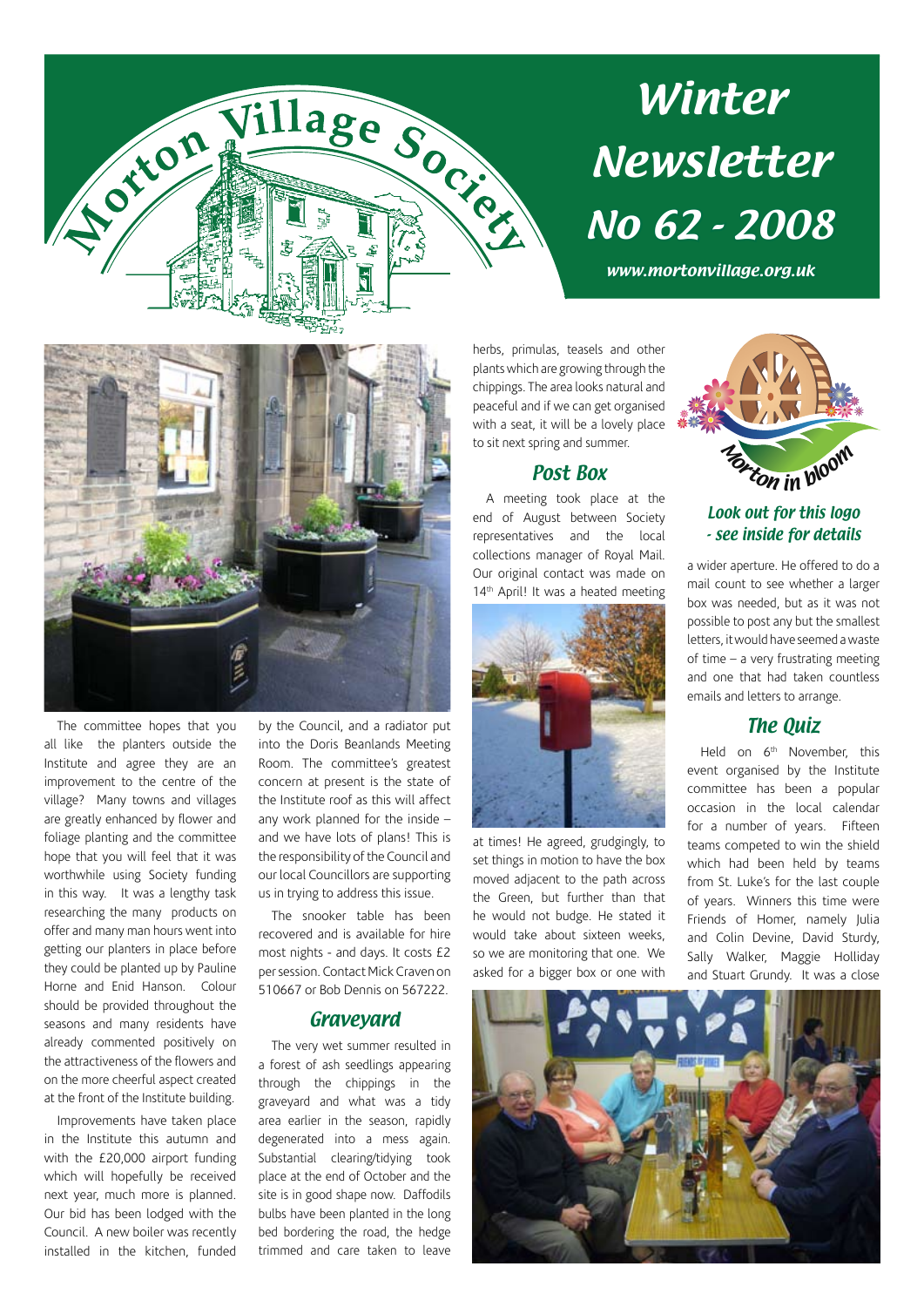

run thing, with a small margin of victory between the winners and several of the other teams. The Gala Numphties put up a spirited and happy defence of their booby prize of last year, but managed to hold on to it! Questions were set by Jack Doyle who chaired the quiz, assisted by his scorer Nancy Gore. It was a very enjoyable evening, with pie and pea supper prepared and served by Angela Leach and her family. Bob Dennis thanked everyone who had contributed towards its success. It was good to see the Institute bursting at the seams. £264 was raised from the evening for Institute funds.

## St. Luke's Church

On the 4<sup>th</sup> September, during daylight hours, a large area of stone roofing slates were stolen from the vestry roof of St. Luke's Church. The thieves used a white van which  $*$ was parked on the lane behind the Church, seen by several people. The thieves themselves were observed but were thought to be workmen carrying out scheduled work.

The first Friday of every month is a regular cleaning morning at St. Luke's. Entry to the vestry on 5th September was an awfully wet affair. Torrential rain had been falling for some hours and much water damage was evident. The room was emptied and containers to catch the water put in place, but by the time the roof was covered later in the day, due to the continuing heavy rain and the amount of missing slates, the vestry was awash. Two months later repairs were completed and Smartwater protection put in place.

It is not the first time that this type of theft has happened in the village and maybe we should all be a little more vigilant, curious or questioning. ………hose reels have also been disappearing from outside local properties. **Keep your eyes open!**

## Busfeild Arms

At the time of writing we have no news to report, despite contact being made some time ago with Mitchell & Butler who own the pub. Many local residents are hoping that our local will stay open and thrive in one form or another. Times are very difficult at present with pubs shutting countrywide but we shall continue to hope that someone will come up with a business plan that will allow this local landmark to continue to cater for local residents.



## Yorkshire in Bloom

Yes, we are entering the 2009 competition. We have so many good things here already, it was decided at the Annual Meeting to go for it! Lee Senior is leading the group with Karen Redhead and Pauline Horne from the village society and Kim Green who keeps the paperwork in order. Other members of the group include David Flaherty, Fay Stankler, Michael Miller and Angela Leach. but we need some input from all of you out there. We have been doing the Best Kept Garden/Frontage for many years now so we know there are lots of good gardeners in our village. Some of you may have advice/suggestions on things that could be done to improve our

environment, bits of the village that could do with a tidy up etc. One or two scruffy areas have been noted and hopefully these will be tidied up by springtime. Thanks to all of you who trimmed back overhanging shrubs – mentioned in the last newsletter. It is appreciated by all who use the footpaths.

Rubbish collects in corners, or pieces of land become overgrown and unsightly. The Council for the Protection of Rural England, headed up by their President, Bill Bryson, are campaigning against the dropping of litter. A Mori poll undertaken in 2007 indicated that people were more concerned about the dropping of litter than they were about climate change and our MPs get more letters about litter and dog fouling than anything else. Here in East Morton let's try and do our best to keep our environment a tidier and more pleasant place in which to live and for our children to grow up in. I am sure that in the New Year you will be hearing more of our entry into Yorkshire in Bloom and that you will enjoy taking part.

The Morton in Bloom group are up and running and seeking more volunteers for planting projects around the village next year. They have already planted up the village entrance sign on Carr Lane, and planted daffodils near the seat. Even offering just a couple of hours is a help and you don't have to know anything

## Morton Village **Lottery**

We now have 500 members in the Lottery, to increase your chances of wining please contact Karen or Mick for extra numbers.

### **Latest winners:**

#### **September**

£100 R Farnsworth; £50 G Davy £25 M Mercer; £15 S Brear £10 J Whitaker

#### **October**

£100 R Holdsworth £50 S Winder £25 M Aitchinson; £15 E Linacr £10 H Ashley

### **November**

£100 C Moor; £50 K Hagthorne £25 R Barnes; £15 G Rogers; £10 S & R Emmott

### **December**

£100 C Thompson; £50 A Thomas £25 T Benson; £15 M Hall £10 R Cowell

about gardening to muck in and if you are green fingered or enthusiastic please contact us to help play your part and make our village even better. Our next meeting is Monday 12th Jan at 8pm in the Busfeild Arms.

Initially, in Spring we are looking at taking the judges on a short route through the centre of the village from the school to the Square. It would be great if anybody living along this route could make an extra effort now and plant some bulbs in tubs.

## Chairman's corner

Here are some notes on what has been happening and what we are hoping will happen in the future at the Institute

First of all we are dedicated in wanting to bring the Institute from the mid 20th Century into the 21st Century thanks to the 'airport money' from Bradford of a promised £10k or even £20k. Initially we have persuaded Bradford Council to move the boiler from the underground boiler house to the kitchen wall, where it is now far more useful, and secondly the mountains of stuff beneath the stage has almost all been cleared out, and much of it disposed of thanks to bonfire night and the large waste bin outside.

Further plans involve filling in the boiler hole, partitioning the old boiler house to make it useful and accessible store, and extending the kitchen through into the rear half of the old boiler house. There are many other ideas forthcoming which cannot be put into operation until we can be sure the roof is watertight and then we hope to make the Institute a building of which Morton can be justifiably proud.

We have to thank in particular Mick Craven and Steve Foster for their great energy and splendid ideas together with Bob Dennis for his untiring work and oversight, plus our three very helpful Councillors Dorothy Clamp, Doreen Lee and Steve Pullan, not forgetting the sterling and very helpful work done early on by Malcolm Slater.

We will try to keep everybody up-to-date with further plans and progress. David Miller.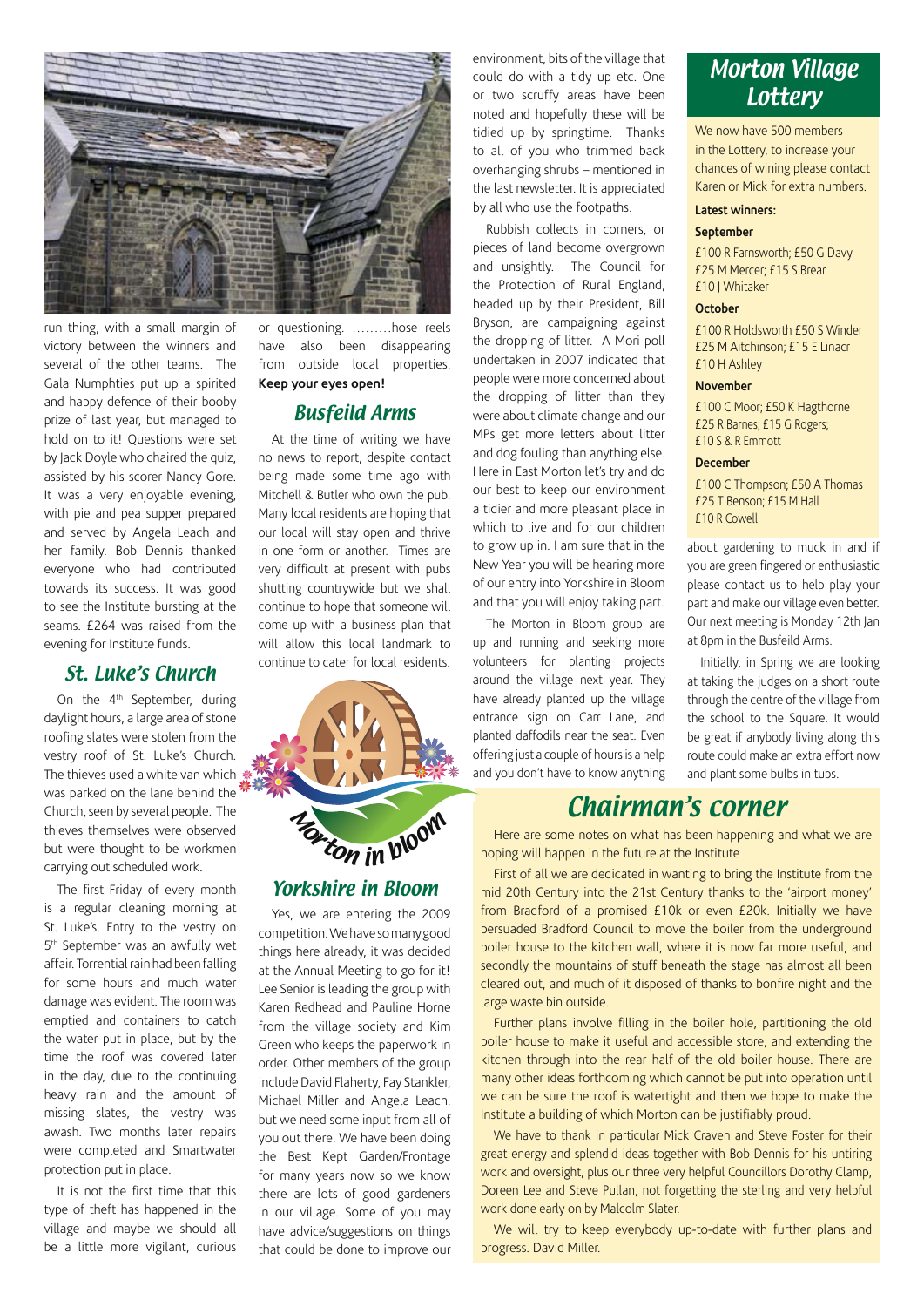## East Morton School

## Double Success for School Garden

East Morton Primary School celebrated double success at the end of the summer following a lot of hard work throughout the year in the school garden.

As mentioned in the last newsletter, the garden entered Yorkshire in Bloom and following the judging in July the school was delighted to learn that it had been awarded a Silver Gilt award in the Young Peoples category. The judges were particularly impressed with how the garden links with the community and enhances the village.

The school garden and the garden club were also actively involved in a show garden project for the Autumn Harrogate Flower Show. Titled 'A Place for Children to Grow' the show garden demonstrated what can be grown by children whether it be a large area or just small pots on a patio. The garden also showed how school gardening can support the curriculum. The design for the Harrogate garden was based on East Morton's plot and included raised

beds for fruit and vegetables. Dale and Ann Scott (who recently retired from the school) along with Angela Kennedy (school garden club) lead the project team to design and build the garden for the show. The vegetables used for the show had all been grown in the school garden over the summer by the children in garden club and for the duration of the show the children and head teacher, Louise Dale represented the school, speaking to the public and showing visitors around the show garden. The village society kindly supported us with funding for the other shrubs and plants for the garden - following the show the plants have been put in the school garden. The project team were really pleased to be awarded a Silver medal in their category and what's more the public response to the garden was amazing with many positive comments about the knowledge and enthusiasm of the children who went along to the show.'



## On Tuesday 11th November Years 5 and 6 of East Morton CE Primary School walked down to Bethel Chapel to think about all those men who sacrificed their lives for us in World Wars One and Two.

Whilst in the chapel, children read prayers and poems. At 11 o'clock the bugle signalled the start of the two minutes silence. After that we walked down to the Institute (a war memorial, which is also a building) and formed a semi-circle around the plaques and wreaths. Two boys, from Year 6, read the names of the people from the village of East Morton who had died in the wars. Then three more children read out their poems before we made our way back to school.

It is important to remember those soldiers who died in the war because it is part of our history, they fought for England and risked their lives for us. Hannah Beaumont and Joseph Armitage (Year 5)

## **A Prayer:**

#### Let us remember

- Those who fought for our lives, then lost their own.
- A plague of death shattered many families.
- Their bravery will be passed on to each and every one of us. Their courage will not be dismissed.
- The men who died, their souls still live amongst us. Let us remember them now and forever.
- Amen Eve O'Grady (Year 6)

## Remembrance day

### **A Poem:**

What reason is there to remember me?

(Thoughts of an under-age soldier)

I'll bow my head and say a prayer,

Wish for an escape from this awful nightmare.

Soon we'll all die,

But don't say we didn't try.

What reason is there to remember me?

Blood and dirt all over my shirt, Few will return.

They will never learn.

What reason is there to remember me?

I shouldn't have lied,

But now I can't hide.

I regret my decision,

But I must complete my mission.

What reason is there to remember us?

Sonal Bhakta (Year 6)

These are just two contributions but all the children were inspired to put pen to paper and write either a poem or a prayer.

The Remembrance Service was able to take place thanks to Mrs Alma Hiley for opening, and welcoming children to, Bethel Chapel and to Mr Tony Cullingworth for leading the proceedings.